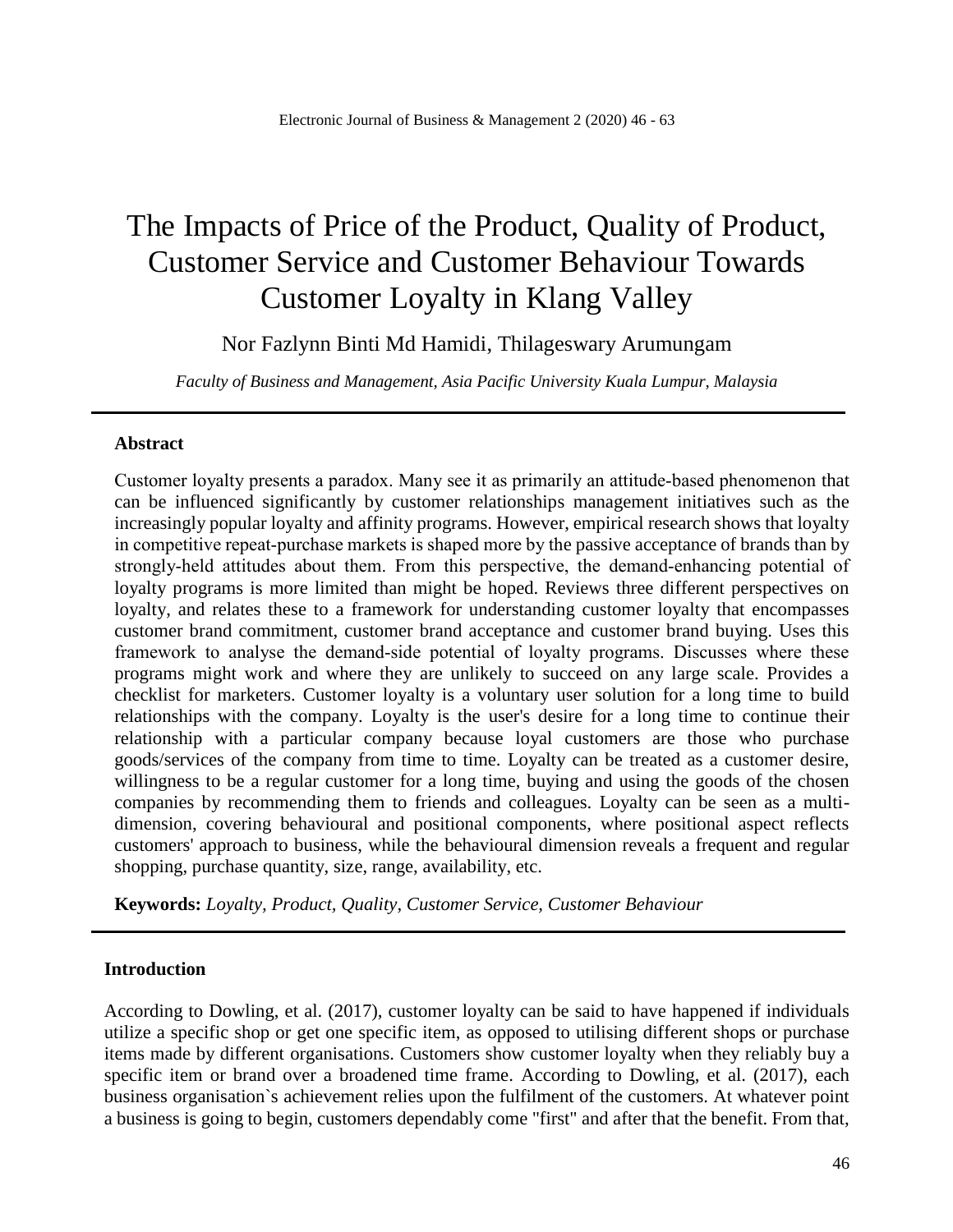can see those organisations that are prevailing to fulfil the customer completely will stay in the best position in a market. Based on Khadka & Maharjan (2017) similar retailers can attempt on these variables and in this manner increment their odds of influencing the customer to return over and over to their store to purchase these products. If can make customers will come again and again it's mean that the customer is loyal to that product or brand.

Besides that, as mentioned by Srivastava (2017), there have an issue or problems through this customer loyalty which is because of the quality of products. Customers will look at the products that have better quality. If the quality of products is not very satisfying it might be the customers will find the other shops to have a better quality of the product. Other than that, as cited by Roberts (2016), price is the most important thing to make a customer loyal so that the organisation should make the customer loyal to the products. This means customers loyalty depends on the price if affordable or the price is suitable with the quality of the products.

Lastly, as reported by Wu & Li (2018), genuine customer's devotion amplifies past behaviour and incorporates inclination and desire. Also, customer satisfaction can make customer will be loyal. The organisation should fulfilment the customer's satisfaction with understands and satisfying needs and wants so that can increase customer's loyalty at the same time can be top of the markets.

# **Literature Review**

There are many past types of research on customer loyalty. Previous research by Attiyah (2017) was conducted in Malaysian whereby Charles (2016) was conducted in Europe is the significance of customer relationship management (CRM) and customer loyalty for any association that wishes to be effective and focused in the market. Many organisations find a way how to enter the market or to be on the market to make the customer are still loyal to their product. If a customer is loyal to their products, it's easy to build a strong relationship between the organisation and the customers.

Besides, Dunk (2017) was conducted in Malaysian whereby Hazra, et al. (2013) was conducted in India to look at and investigate the customer's state of mind and conduct on behaviour. It is important because need to know that either the customers will stay loyal to the product or not. If yes, the customers might be purchasing the same product again and again. Based on the behaviour of the customer the quality of the product also important because customers will purchase the product if the quality is good. As can see that on this research just focus on customer behaviour even though the other variables are important which is price, quality and customer service. In order, to make the customer show good behaviour they should think about the other variables because it is related to each other.

Finally, the previous research by Abdul (2017) was conducted in Malaysian whereby Lowe & Alpert (2017) was conducted in Japan which is the price of the product will have influenced customer loyalty. Also, if there any promotion of the price it will make customers want to make more purchase again and again. Most of the customers will grab the product that can be used in the long term because they no need to purchase it frequently. On this research, just focus on price even though the quality, customer service and customer behaviour are important. Of course, we know that the price in Japan more cheap compare to the other country but the other variable also important to make a customer loyal to a product or brand. In Malaysian, if the price match with the quality of the product and followed by customer service which mean give a good service to a customer and of course customer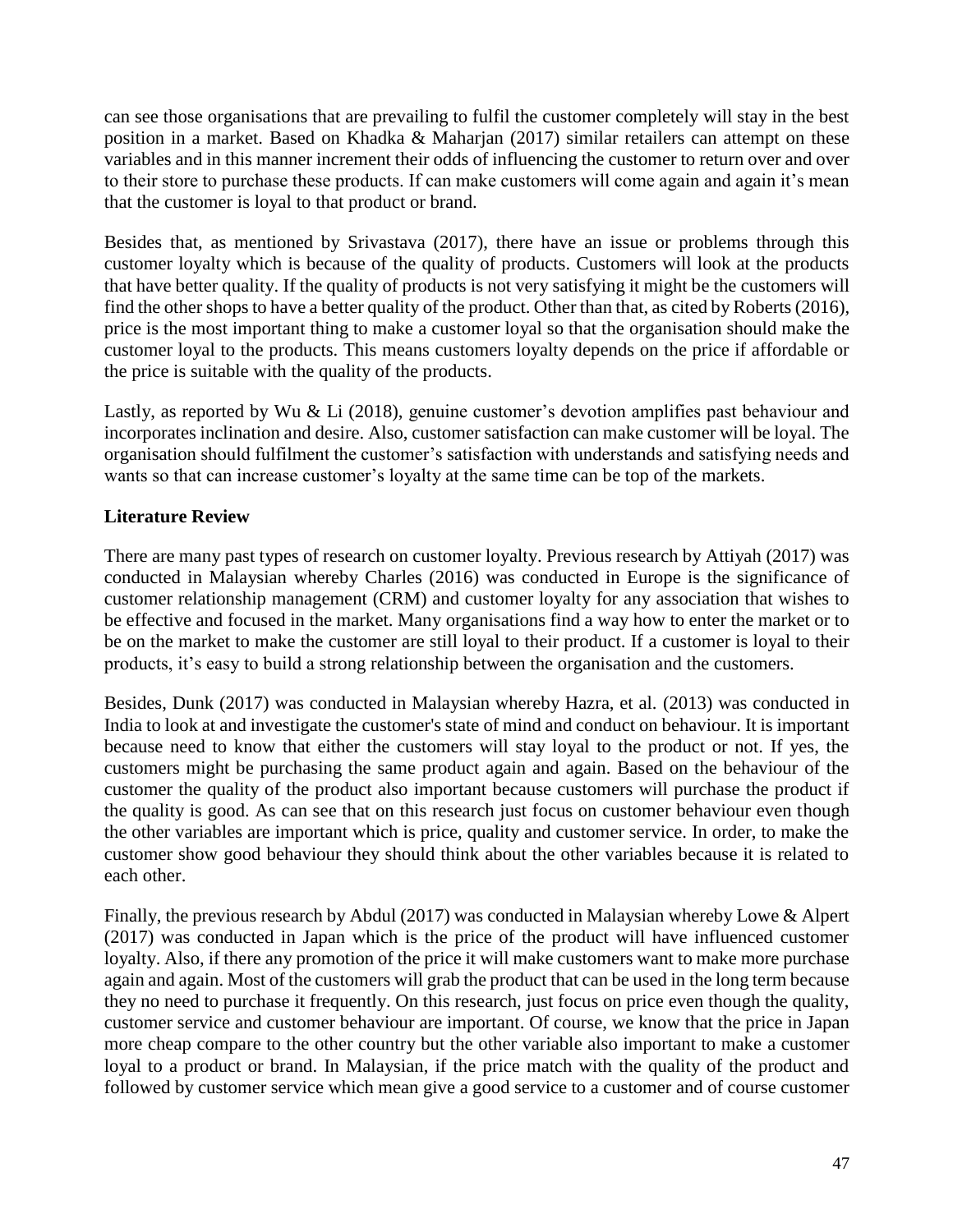will show good behaviour. Hence, Japan should think all the variables are important to make the customer stay loyal.

#### **Figure 1: Research Framework**

**(***Source: Hortamani, Anasari, & Akbari, 2013; Attiyah, 2016; Oluseye, Odunayo, Adeniyi, & Borishade, 2014; Kumari, Patyal, 2017***)**



According to Figure 1, the independent variable (IV) in the research is customer loyalty development and the price of the product, the quality of the product, customer service and customer behaviour are the dependent variables (DV)

# **Research Methodology**

This section presents the research methods used in the present study. The information will gather include questionnaires and observation with questionnaires as the primary technique for accumulation information. This section will expand on the methodological points of interest of the investigation.

| <b>Table 1: Research Instrument</b> |                |                                                                        |                |               |                                     |  |  |
|-------------------------------------|----------------|------------------------------------------------------------------------|----------------|---------------|-------------------------------------|--|--|
| <b>Sample</b><br><b>Type</b>        | <b>Section</b> | Variables that need to be Items<br>measured                            |                | <b>Scale</b>  | <b>Resources</b>                    |  |  |
| <b>Employee</b>                     | B              | <b>DV</b><br><b>Customer Loyalty</b><br>$\alpha = .85$                 | 7              | $5-$<br>point | Masovi &<br>Ghaedi<br>(2012)        |  |  |
| <b>Employee</b>                     | $\mathbf C$    | IV<br>Price of the product<br>$\alpha = .72$                           | 12             | $5-$<br>point | Njeru<br>(2017)                     |  |  |
|                                     |                | <b>of</b><br>Quality<br>the<br>$\bullet$<br>product<br>$\alpha = .798$ | $\overline{4}$ | $5-$<br>point | <b>Mansori</b><br>(2018)            |  |  |
|                                     |                | <b>Customer service</b><br>$\bullet$<br>$\alpha = .795$                | 18             | $5-$<br>point | <b>Ndhlovu</b><br>(2013)            |  |  |
|                                     |                | <b>Customer</b><br>$\bullet$<br><b>Behaviour</b><br>$\alpha = .834$    | 10             | $5-$<br>point | Deghan &<br><b>Shahin</b><br>(2011) |  |  |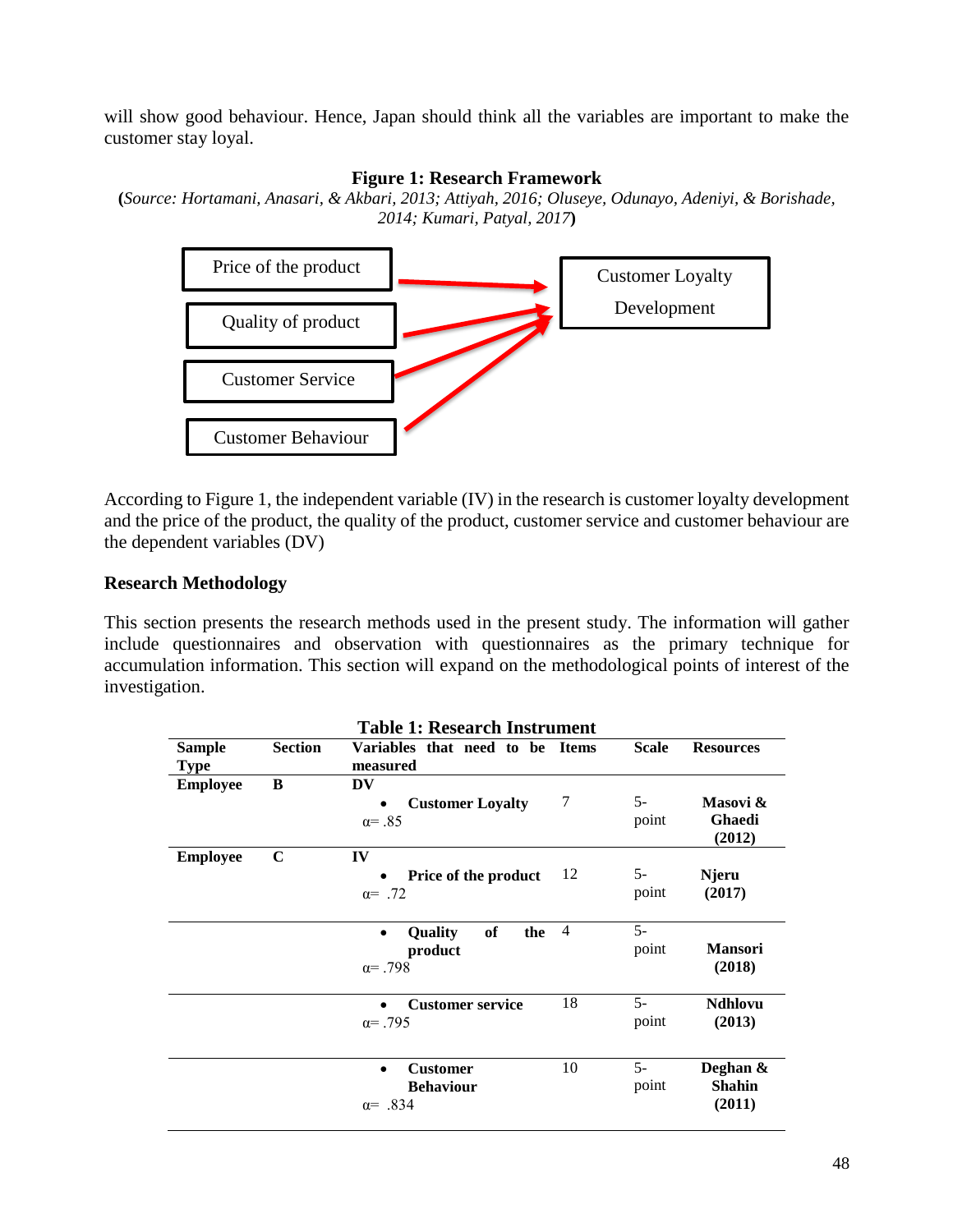To determine the sample size for this study, a general rule by Kaura, Prasad, and Sharma (2017) will be used. Based on Kaura, et al. (2017) at least 20 cases required for every factor. In this way, an aggregate number of 100 samples will be a palatable number of the sample size of the present investigation (5 variable x 20 cases = 100). With a specific end goal to get more respondents, 120 polls will be dispersed.

The target population of this research will be conducted for all people in Klang Valley. Moreover, the targeted respondents are especially from millennials. It is because most of them will loyal to one product or brand when the product or brand is the best. Also, they can give more information as many as for customer loyalty.

Sampling is a key activity for the reviewing and factual examination of substantial information base (Wang & Wu, 2017). Sampling is an essential method which comprises of choosing some piece of the populace to appraise the populace effortlessly. There are numerous types of sampling method but in this research will be using "Simple Random Sampling", which is a basic type of sampling and used for building block for more complex sampling methods.

# **Data Analysis**

Descriptive investigation depicting and condensing the basic highlights of the information that has been found from the respondents (McMullan & Gilmore, 2015). It also refers to changing the components in a straightforward path by depicting the fundamental highlights like recurrence, a measure of focal propensity and other statistic sections. The frequency is usually obtained from normal variables such as gender, race, level of education and so on. Hence, a frequency may generate a table of frequency, percentage and cumulative percentages for all the values. Therefore, it is critical information investigation as it interprets the information gathered from the overview into a gainful data which can be sensible for all people.

Positive (+) or negative (-) signs assign to the course of the relationship. As mentioned by Kaura et al. (2017) the correlation value in the range of  $+1.0$ ,  $-1.0$  which implies pure negative or the negative relationship and 0.0 means no relationship. While +1.0 implies pure positive or positive relationship. In this examination, bivariate connection strategy Pearson's Correlation was performed to decide the connection between the dependent variable and independent variables of this investigation.

| <b>Correlation Indices Size</b> | Interpretation              |
|---------------------------------|-----------------------------|
| < 0.20                          | Very Low Correlation        |
| $0.2 - 0.39$                    | Low Correlation             |
| $0.4 - 0.59$                    | <b>Moderate Correlation</b> |
| $0.6 - 0.79$                    | <b>High Correlation</b>     |
| $0.8 - 1.0$                     | Very High Correlation       |

**Table 2: Interpretation of Correlation Indices (Cockrill, 2017)**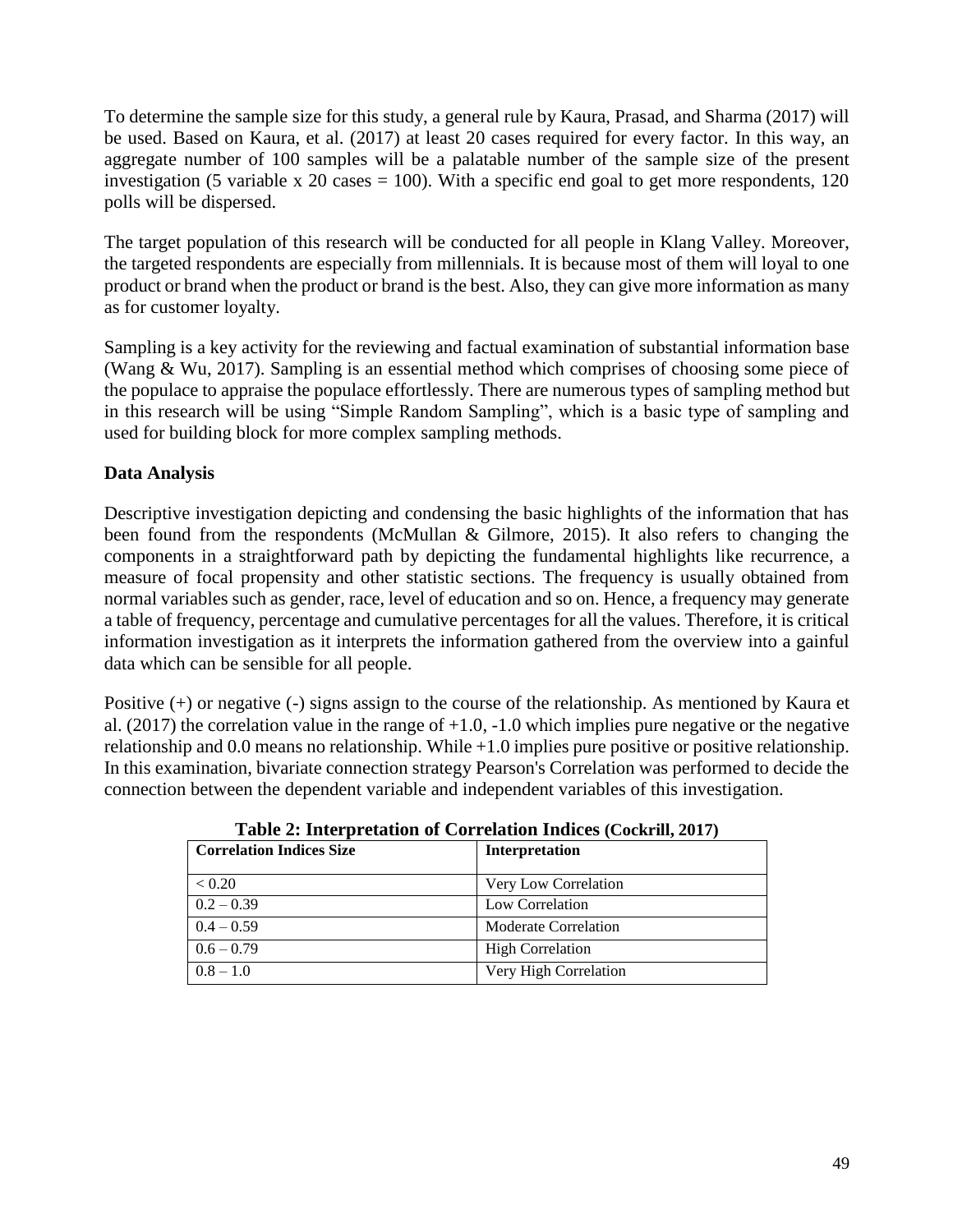#### **Findings and Discussions**

This section considers research findings and discussions. The research is completely based on primary data. The questionnaire was distributed to the respondents and primary data was collected using electronically using Google forms. The questionnaire was distributed to around 100 respondents. Which assisted in achieving the research objectives. This section consists of three parts. The first part illustrates the demographic information of the respondents which is descriptive analysis and frequency. Calculations of the mean variables. On the other hand, the second part demonstrates the inferential statistics and hypothesis testing which includes correlation analysis. The last part illustrates the finding of the research.

#### **Demographic Information**

The demographic part provides information about the respondents based on gender, age, ethnic, working status and level of education and number of years served in the current organisation. For these analyses, the first section of the questionnaire was taken into account to interpret the demographic characterises of the respondents. Frequency and Cumulative Percentage are the two methods that have been used to describe the profile of the respondents. The total number of respondents that is the sample size of the study is 100.

#### **Gender**

Table 3 clearly illustrates the contribution of respondents based on gender to the study. The sample size consists of a total of 120 respondents. Out of which 42.5% are males and 57.5% are females. This demonstrates that the majority of the participants in this study are females.

| Table 3: Gender<br><b>Item</b><br><b>Percent</b><br><b>Frequency</b> |     |       |  |  |  |  |
|----------------------------------------------------------------------|-----|-------|--|--|--|--|
|                                                                      |     |       |  |  |  |  |
| Male                                                                 | 51  | 42.5  |  |  |  |  |
| Female                                                               | 69  | 57.5  |  |  |  |  |
| <b>Total</b>                                                         | 120 | 100.0 |  |  |  |  |

**Table 3: Gender**

#### **Age of Respondents**

Table 4 illustrates the age of the respondents that took part in this study. The age of respondents can be congregated into five different categories. Respondents between 18-25 years, 26-33 years, 34-41 years, 42-49 years and 50-57 years respondents. It can be realized that the major contribution to the study is of respondents of age 18-25 years, 26-33 years and followed by 34-41 years.

| Table 7. Age of Respondents |                  |                |  |  |  |
|-----------------------------|------------------|----------------|--|--|--|
| <b>Item</b>                 | <b>Frequency</b> | <b>Percent</b> |  |  |  |
| 18-25 years old             | 110              | 91.7           |  |  |  |
| 26-33 years old             |                  | 6.7            |  |  |  |
| 34-41 years old             |                  | 17             |  |  |  |

#### **Table 4: Age of Respondents**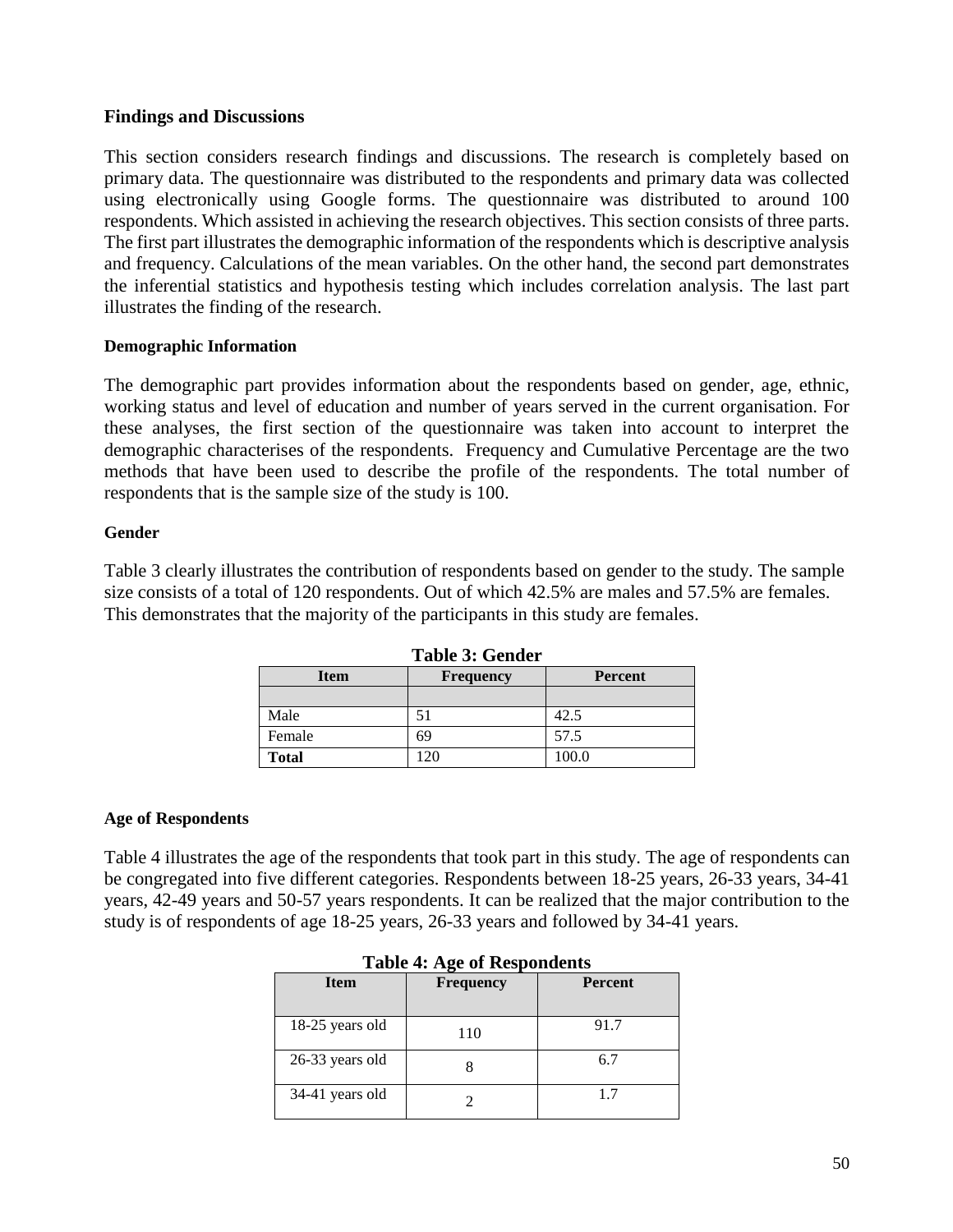|              | $\bigcap$ | $\Omega$ $\Omega$ |
|--------------|-----------|-------------------|
| <b>Total</b> | 100       | 1 VV.V            |
|              |           |                   |

#### **Ethnicity of Respondents**

Table 5 illustrates the ethnicity of respondents that participate in this study. Also, it clearly shows the most participants in this study are Malay compare to the other ethnicities.

| Table st Ethnicity of Respondents |                |         |  |  |  |  |  |
|-----------------------------------|----------------|---------|--|--|--|--|--|
| <b>Item</b>                       | Frequency      | Percent |  |  |  |  |  |
| Malay                             | 98             | 81.7    |  |  |  |  |  |
| Chinese                           | 8              | 6.7     |  |  |  |  |  |
| Indian                            | $\mathbf{1}$   | 0.8     |  |  |  |  |  |
| Arab                              | $\mathbf{1}$   | 0.8     |  |  |  |  |  |
| Indonesia                         | $\overline{2}$ | 1.7     |  |  |  |  |  |
| Pakistan                          | $\mathbf{1}$   | 0.8     |  |  |  |  |  |
| Pakistani                         | $\mathbf{1}$   | 0.8     |  |  |  |  |  |
| Saudi                             | 1              | 0.8     |  |  |  |  |  |
| Suluk                             | $\mathbf{1}$   | 0.8     |  |  |  |  |  |
| Yemeni                            | $\mathbf{1}$   | 0.8     |  |  |  |  |  |
| <b>Total</b>                      | 120            | 100.0   |  |  |  |  |  |

#### **Table 5: Ethnicity of Respondents**

#### **Data Coding**

For this research, primary data was collected during the questionnaire by answering the specific questions that have been developed in the questionnaire. The questionnaire of this research was adopted from the specific sources that stated in Table 6.

The questionnaire of this study has six section consist of overall 30 items. Respondent demographic variables are included in section A which are (Gender, Age, Ethnic, Working Status and Level of Education). Whereas section B includes measurement of the dependent variable (Customer Loyalty) and followed by in section B, C, D, E and F which is Independent variables (Price of The Product, Quality of The Product, Customer Service and Customer Behaviour) each variable consists of 4 and 8 points from 1=Strongly Disagree to 5=Strongly Agree is used to measure each variable of this research this section considers the most important.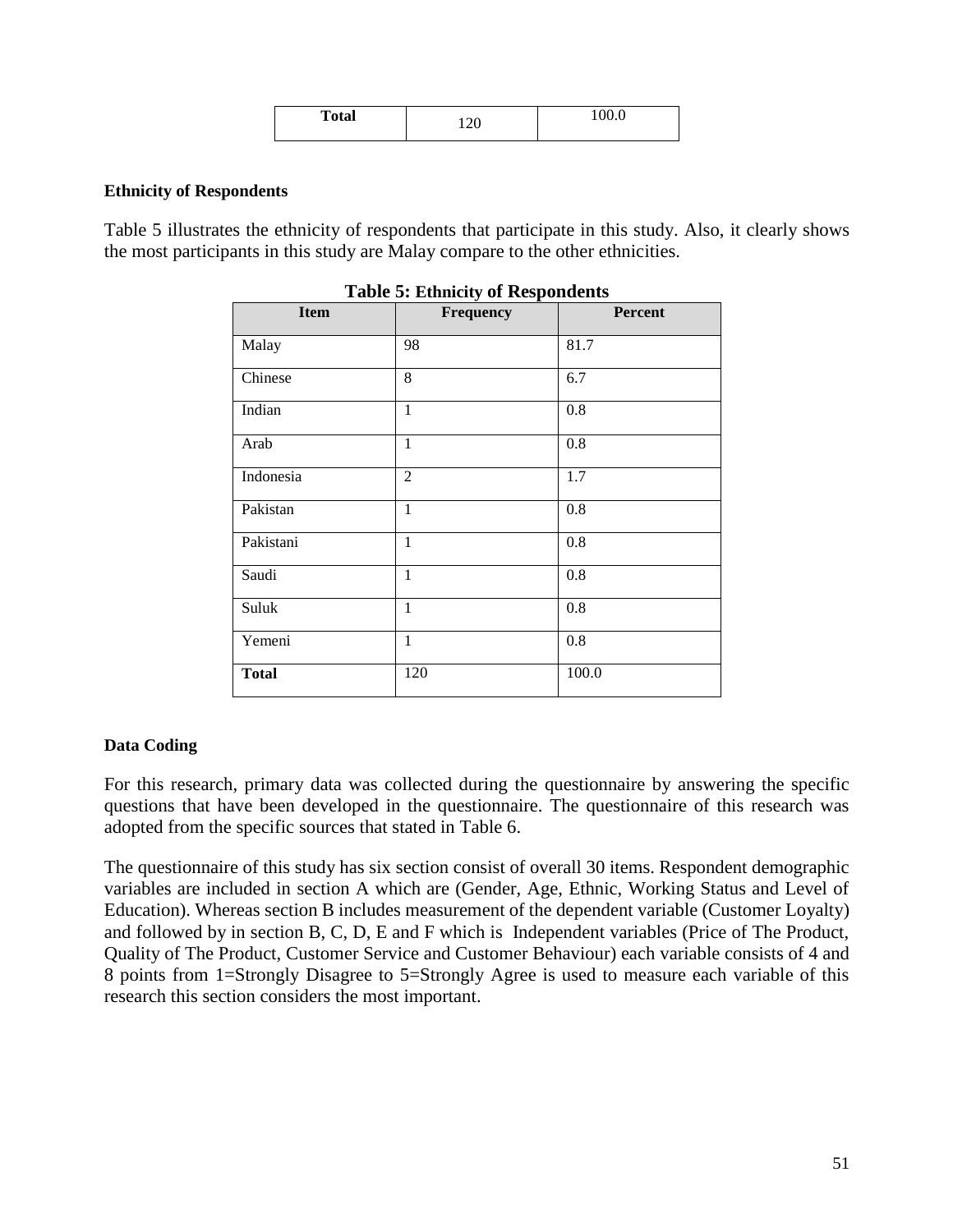| <b>Variables</b>          | Items (No.)                                                    | <b>Source</b>           |
|---------------------------|----------------------------------------------------------------|-------------------------|
|                           | <b>Section A; Demographic variables</b>                        |                         |
|                           |                                                                |                         |
| Gender                    | Male                                                           |                         |
|                           | Female                                                         |                         |
|                           |                                                                |                         |
|                           |                                                                |                         |
| Age                       | 18.25                                                          |                         |
|                           | 26-33                                                          |                         |
|                           | 34-41                                                          |                         |
| <b>Ethnic</b>             | Malay                                                          |                         |
|                           | Chinese                                                        |                         |
|                           | Indian                                                         |                         |
|                           | Other                                                          |                         |
| <b>Working Status</b>     | Working                                                        |                         |
|                           | Non-working                                                    |                         |
|                           |                                                                |                         |
|                           |                                                                |                         |
|                           |                                                                |                         |
| <b>Level of Education</b> | Diploma and equivalent                                         |                         |
|                           | Degree                                                         |                         |
|                           | Master                                                         |                         |
|                           | PhD                                                            |                         |
|                           | Other                                                          |                         |
|                           | <b>Section B: Dependent Variable</b>                           |                         |
| (DV)Customer Loyalty      | 1. I intend to stay with the current brand of the product      | (Mosavi & Ghaedi, 2012) |
|                           | 2. I intend to recommend the product to others                 |                         |
|                           | 3. In the future, I would like to patronize this brand I have  |                         |
|                           | chosen                                                         |                         |
|                           | 4. I intend to remain a customer of the product that I have    |                         |
|                           | chosen                                                         |                         |
|                           | 5. I will keep using the product as long as it offers the best |                         |
|                           | interest rates to me                                           |                         |
|                           | <b>Section C: Independent Variables</b>                        |                         |
|                           |                                                                |                         |
| (IV1) Price of Product    | 1. I prefer a product which has a steady low prices            | (Njeru, 2017)           |
|                           | 2. I choose the company based on their low prices              |                         |
|                           | 3. I would continue to buy if its prices increased somewhat    |                         |
|                           | 4. The company prices are always in line with customer         |                         |
|                           | preference                                                     |                         |
|                           | 5. The company always compares the prices with the             |                         |
|                           | competitors' prices                                            |                         |
|                           |                                                                |                         |
|                           |                                                                |                         |
|                           |                                                                |                         |
|                           |                                                                |                         |
|                           |                                                                |                         |
|                           |                                                                |                         |
|                           | <b>Section D</b>                                               |                         |
|                           |                                                                |                         |

# **Table 6: Questionnaire Variables and Items**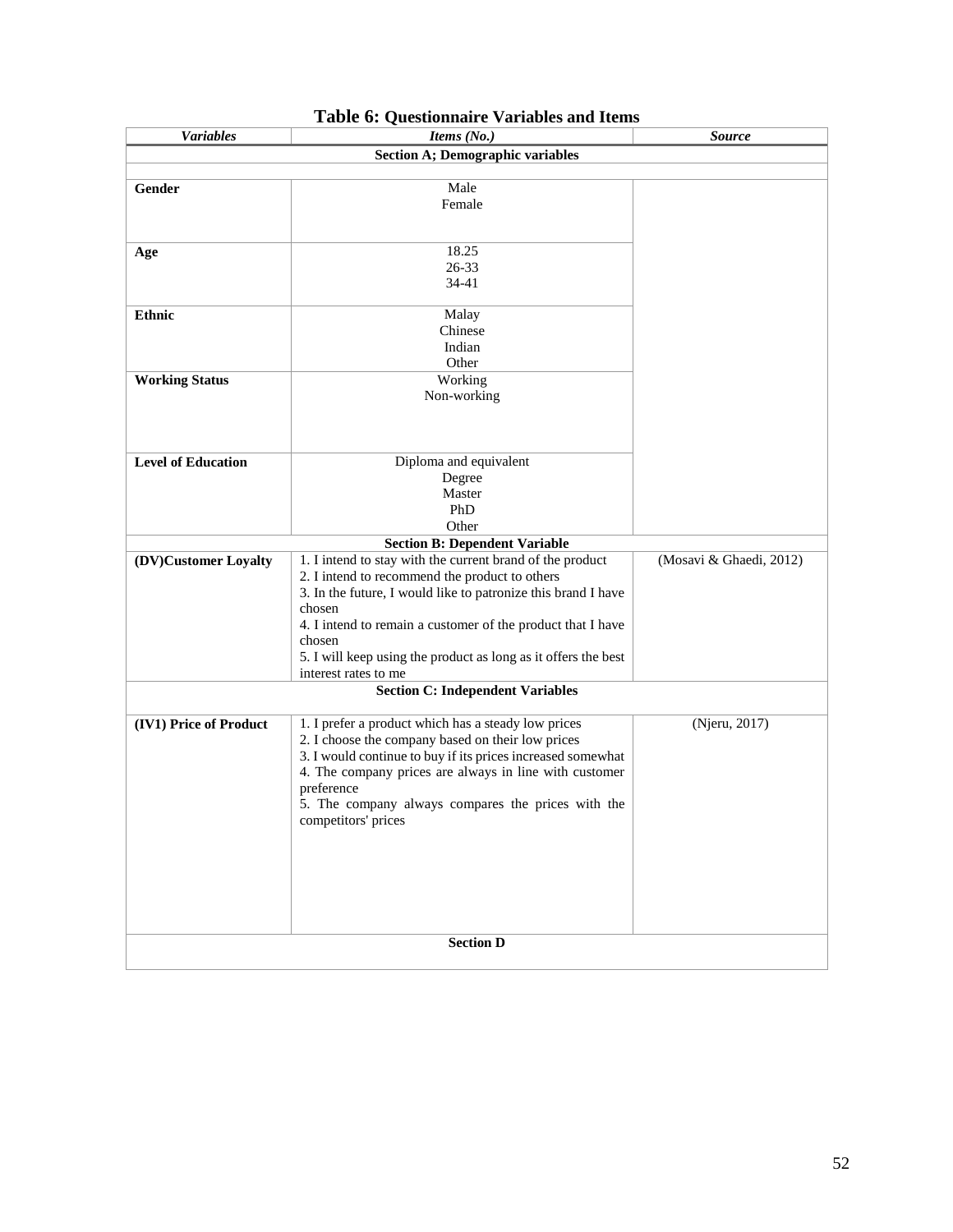| (IV2) Quality of Product           | 1. Current company product quality can meet customer<br>standard<br>2. The company product has a high quality<br>3. The current company product is of better quality better<br>than other company<br>4. I prefer high quality even though the price is high<br>5. I recommend products that have a good quality to<br>someone who seeks my advice                                                                              | (Mansori, 2018)         |
|------------------------------------|--------------------------------------------------------------------------------------------------------------------------------------------------------------------------------------------------------------------------------------------------------------------------------------------------------------------------------------------------------------------------------------------------------------------------------|-------------------------|
|                                    | <b>Section E</b>                                                                                                                                                                                                                                                                                                                                                                                                               |                         |
| (IV3) Customer Service             | 1. When the company promises to do something by a<br>certain time, it will do so<br>2. Employees in the company have the knowledge to<br>answer customer questions<br>3. Employees in the company give prompt service to<br>customers<br>4. Employees in the company are never too busy to<br>respond to customer's request<br>5. Employees of this company are able to handle<br>customer complaints directly and immediately | (Ndhlovu, 2013)         |
|                                    | <b>Section F</b>                                                                                                                                                                                                                                                                                                                                                                                                               |                         |
| (IV4) Customer<br><b>Behaviour</b> | 1. I use product or services from the company because it<br>is the best choice for me<br>2. I say positive things about the brand to other people<br>3. I recommend the brand to someone who seeks my<br>advice<br>4. I would not switch to a competitor, even if I had a<br>problem with the product/services of the company<br>5. I have positive emotional relation to the brand I have<br>chosen and I feel attached to it | (Dehgan & Shahin, 2011) |

#### **Descriptive Statistics for Variables**

Table 7 shows the descriptive statistics of customer loyalty, price of product, quality of product, customer service and customer behaviour where the SPSS tests the minimum and maximum values, mean value and standard deviation. The test of descriptive statistics shows that customer loyalty has the mean value of 3.8950 and standard deviation of 0.72133, price of product has a mean value of 3.4517and standard deviation of 0.63272, quality of product with a mean value of 4.1617 and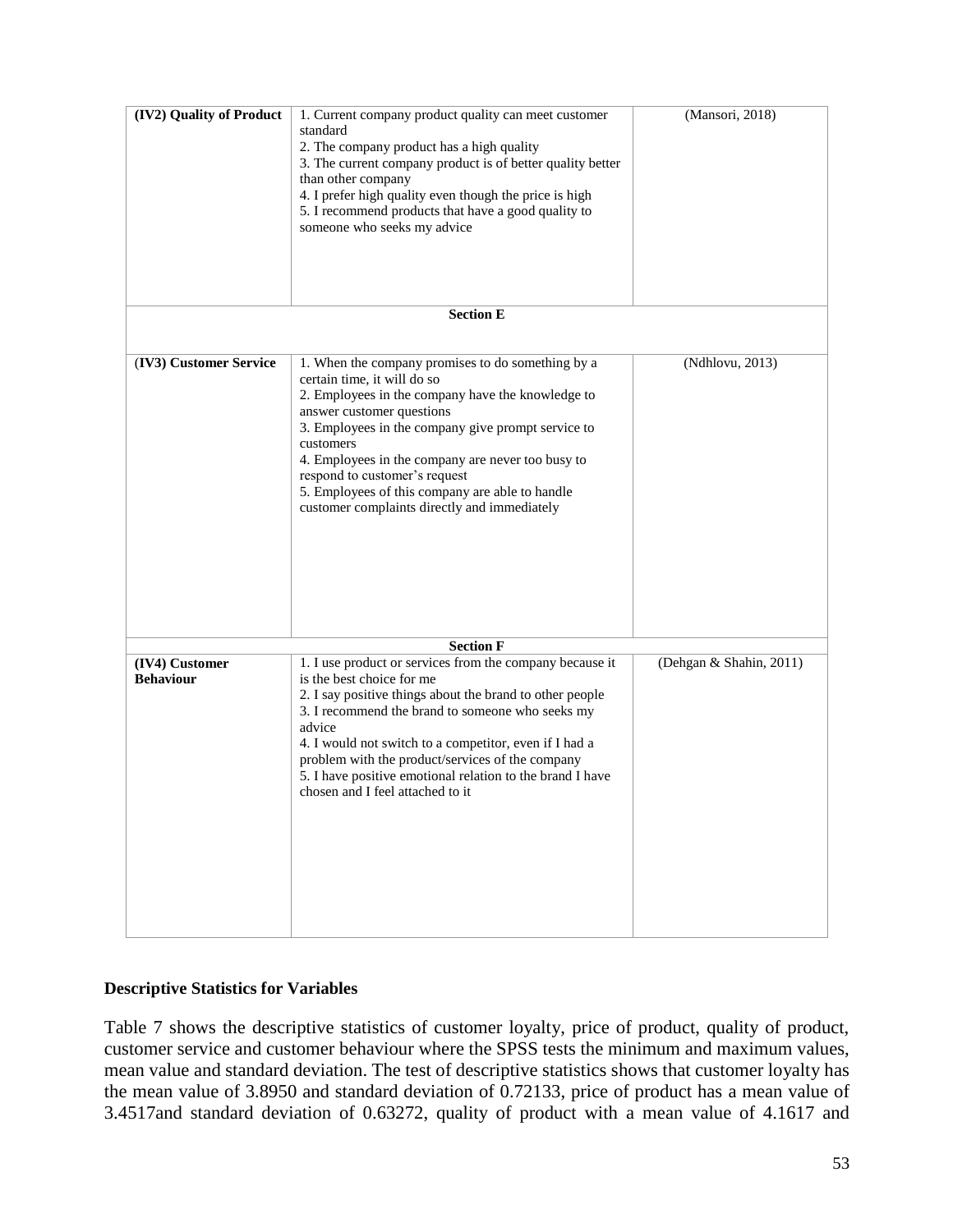standard deviation of 0.58341, customer service with a mean value of 3.8167 and standard deviation of .68383 lastly customer behaviour has the mean value as 3.8183 and standard deviation of 0.65388. These results show that customer loyalty, the dependent variable has the highest value for standard deviation and meaningful work has the highest value for mean value. According to the values of mean, all of the independent variables such as the price of product, quality of product, customer service and customer behaviour have values more than three meaning that averagely they have agreed that these variables have the positive impact on the customer loyalty in Klang Valley.

|            | N   | Minimum | Maximum | Mean   | Std.Deviation |
|------------|-----|---------|---------|--------|---------------|
| Customer   | 120 | 2.00    | 5.00    | 3.8950 | .72133        |
| Loyalty    |     |         |         |        |               |
| Price of   | 120 | 1.80    | 5.00    | 3.4517 | .63272        |
| Product    |     |         |         |        |               |
| Quality of | 120 | 2.20    | 5.00    | 4.1617 | .58341        |
| Product    |     |         |         |        |               |
| Customer   | 120 | 1.00    | 5.00    | 3.8167 | .68383        |
| Service    |     |         |         |        |               |
| Customer   | 120 | 1.60    | 5.00    | 3.8183 | .65388        |
| Behaviour  |     |         |         |        |               |

**Table 7: Descriptive Statistics for Variables**

#### **Correlation Analysis**

Correlation analysis is a method of statistical evaluation used to study the strength of a relationship between two, numerically measured, continuous variables. This particular type of analysis is used for possible connections between variables. If the correlation is found between two variables it means that when there is a systematic change in one variable, there is also a systematic change in the other, the variables alter together over a certain period. If there is a correlation found, depending upon the numerical values measured, this can be either positive or negative.

#### **Table 8: Correlation Analysis of Variables**

|                        |                   |           | Price     | Ouality      |           |                  |
|------------------------|-------------------|-----------|-----------|--------------|-----------|------------------|
|                        |                   | Customer  | of        | Of           | Customer  | Customer         |
|                        |                   | Lovalty   | Product   | Product      | Service   | <b>Behaviour</b> |
| customer loyalty       | Pearson           |           | $.265***$ | $.596^{**}$  | $.431***$ | $.615***$        |
|                        | Correlation       |           |           |              |           |                  |
|                        | Sig. (2-tailed)   |           | .003      | .000         | .000      | .000             |
|                        | N                 | 120       | 120       | 120          | 120       | 120              |
| PriceofProduct         | Pearson           | $.265***$ | 1         | $.223*$      | .151      | $.266***$        |
|                        | Correlation       |           |           |              |           |                  |
|                        | $Sig. (2-tailed)$ | .003      |           | .014         | .100      | .003             |
|                        | N                 | 120       | 120       | 120          | 120       | 120              |
| quality product        | Pearson           | $.596**$  | $.223*$   | $\mathbf{1}$ | $.534**$  | $.599***$        |
|                        | Correlation       |           |           |              |           |                  |
|                        | $Sig. (2-tailed)$ | .000      | .014      |              | .000      | .000             |
|                        | N                 | 120       | 120       | 120          | 120       | 120              |
| <b>CustomerService</b> | Pearson           | $.431***$ | .151      | $.534***$    | 1         | $.550**$         |
|                        | Correlation       |           |           |              |           |                  |
|                        | $Sig. (2-tailed)$ | .000      | .100      | .000         |           | .000             |
|                        | N                 | 120       | 120       | 120          | 120       | 120              |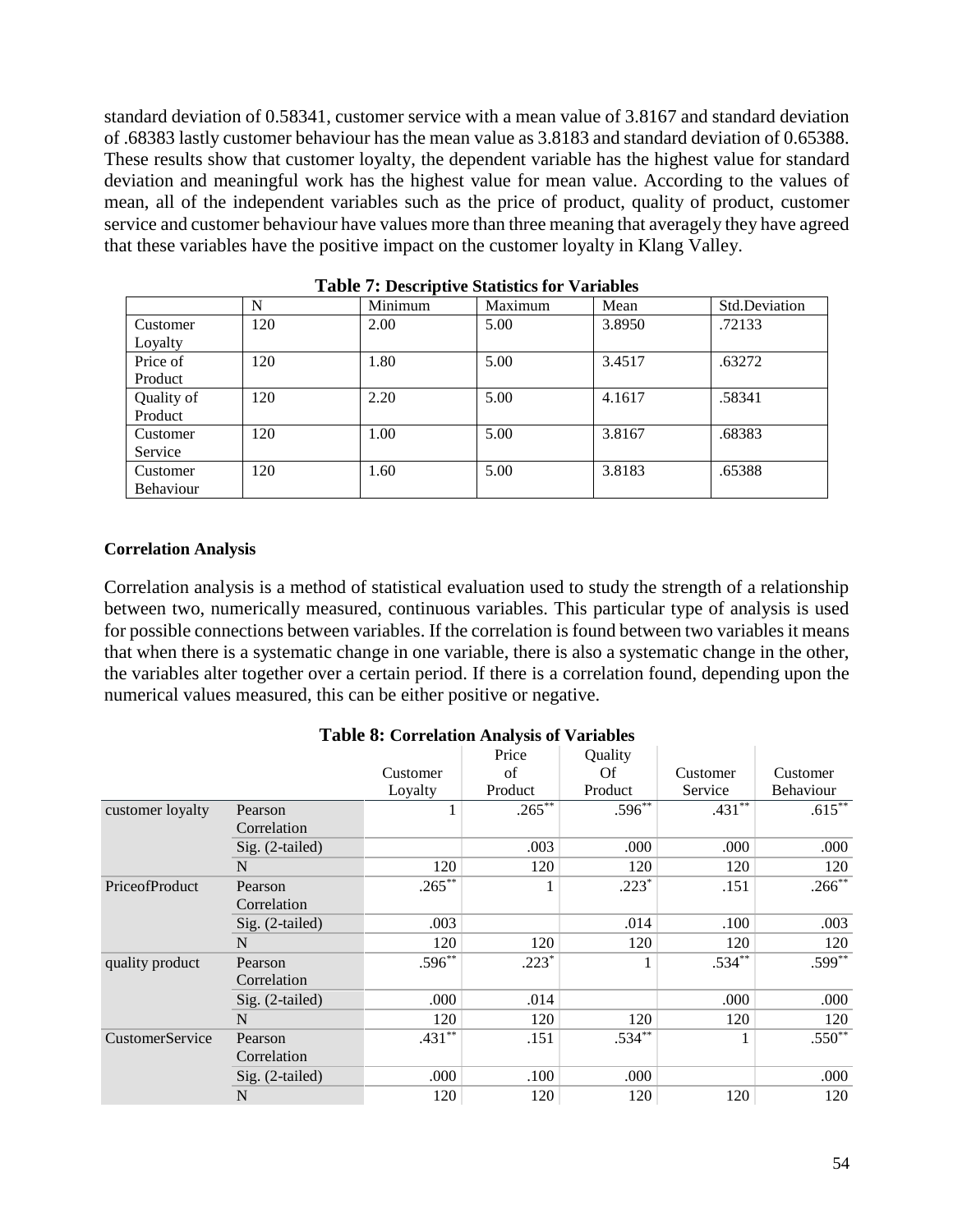| CustomerBehaviou Pearson |                 | $.615***$ | $.266^{**}$ | $.599**$ | $.550**$ |     |
|--------------------------|-----------------|-----------|-------------|----------|----------|-----|
|                          | Correlation     |           |             |          |          |     |
|                          | Sig. (2-tailed) | .000      | .003        | .000     | .000     |     |
|                          |                 | 120       | l 20        | 120      | 170      | 120 |

\*\*. Correlation is significant at the 0.01 level (2-tailed).

\*. Correlation is significant at the 0.05 level (2-tailed).

Table 8 shows the results of correlation between the dependent variable and independent variables such as customer loyalty, price of product, quality of product, customer service and customer behaviour which are used to examine the hypothesis in this research. For each of the variables, Pearson correlation, significance and N values have been analysed with the correlation analysis of this study where the focus of this study is on the significance of each variable to analyses their correlation and the lesser the number, the more accurate the variables are. All of the variables showed the outcome of lesser than  $p = 0.000$  and so they correlate with the variables, especially the dependent variable has a high correlation with all of the independent variables.

#### **Discussion**

For this research, 100 respondents were selected in Klang Valley. From which all the data for dependent and independent variables were collected through google forms with several items for each variable. The collected data was tested vigorously with SPSS software, where the tests include demographic analysis consists of descriptive analysis, frequency and correlation analysis.

The objective of this research is to explore the impacts of the price of product, quality of product, customer service and customer behaviour towards customer loyalty in Klang Valley. In this research, findings showed that how the four dimensions of customer loyalty illustrated by Based on (Dehgan & Shahin, 2011) which includes prices of the product, quality of product, customer service and customer behaviour. The questionnaire was distributed to the people that are living in Klang Valley. Around 100 questionnaires were sent to the respondents. And the total received of 120 were successfully responded.

The findings of this research have analysed 120 respondents and they have given their opinions upon the customer loyalty and the independent variables affect customer loyalty in Klang Valley. To analyse the data it is important to review the demographical analysis of the respondents, from a total of 120 respondents, 58.3 % were female and 41.7 % were male respondents, and their age range was from 18 to 25 years to 41 years old. Whereby 91.7 % were between 18 and 25 years old, 6.7 % were between 26 and 33 years old, 1.7 % were between 34 and 41 years old.

Furthermore, the ethnic of the respondents also shows in this research which consists Malay was 81.7%, Chinese were 6.7%, Indian were 0.8%, Indonesia was 0.8%, Arab was 0.8%, Suluk was 0.8%, Pakistan were 0.8% and Yemeni 0.8%. Moreover, the working status of the employees in SPSS showed out of the categories such as working and non-working where working respondents were 39% and non-working 61%. Lastly in demographic analysis, the level of education of respondents was analysed. The analysis was conducted with levels of education such as diploma, degree, master, PhD and others. The education levels of the respondents were for diploma holders are 49.6%, degree holders are 47.1% and master holders were only 1.7%. Overall, all of the respondents were within the range and limits of this study to analyse customer loyalty in Klang Valley.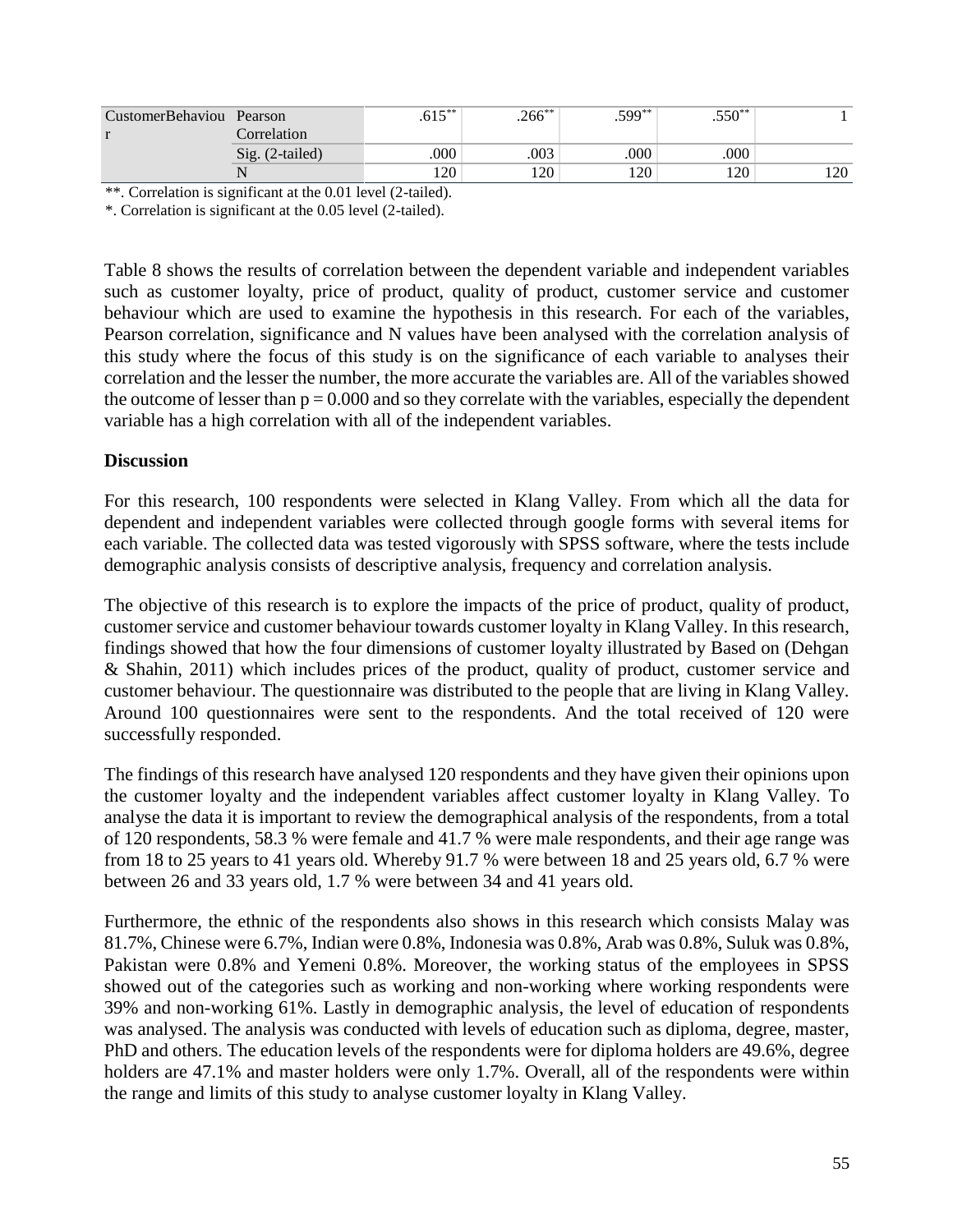## *Question One: To what extend the price of the products will influence customer loyalty?*

The first objective of the research centres on the price of the products will influence customer loyalty. As know that, mobile phones give a huge impact to the customers to make them stay loyal. For sure that most of the customers want the products that in low prices but at the same time the quality of the products need to be higher. To make a customer intend loyal to a product of mobile phones the organisation should compare the prices with the competitors. It is because customers always compared prices before they purchase. It will give a benefit to a company if they make research of their competitors' prices so that the customers will stay loyal even though the prices of the product are increased.

Based on the past researcher Virvilaite & Saladiene (2017), some customers will choose the organisation it is because the product of mobile phones is low prices compare to the others. So, to make the customer choose the right organisation and make them stay loyal in the future the organisation should make the product at steady low prices. A few of the customers did not care about the brand of the product but they take it serious about the prices. As long as that the product is affordable to purchase which mean low prices that can make customers influence to be customer loyalty.

Furthermore, the prices of the products will influence customer loyalty if the product prices in the organisation are always in line with customer preferences. Not all the customers have the same preference because some of them take a few circumstances of the product mobile phones in serious matter (Abdul, 2017). So, the organisation should always know the customer's preference so that they can enhance the product in the future to make the customers will influence to be customer loyalty.

#### *Question Two: To what extend the quality of the products will influence customer loyalty?*

The second objective is to determine either the quality of the products will influence customer loyalty. For this second objective, explain that the customers will intend loyal to a product if the products have a good or higher quality. Customer will purchase a mobile phone that has a good or higher quality so that they can use in long term. Not all the customer rarely switches a new phone so the customer will search to a product that can give them a benefit. In order, to make the quality of the products will influence customer loyalty the organisation should make the product quality meet a customer standard. For sure, most of the customers want to have a product that is higher quality to ensure the customer stay loyal. Based on Attiyah (2017), if the organisation has the product in higher quality, that means their product quality can influence customer loyalty.

Besides that, the organisation should have a better quality compared to the other organisation. It is because customers always compared the quality because they want to have a product in higher quality. So, to influence the customer to be customer loyalty the organisation should enhance the product quality so that they can stay at the top of the market. According to Kuo & Wu (2018), quality of the product is important to customers because if the organisation can meet the customer standard so that in the future they will repurchase even though the prices increase.

Lastly, the customers will recommend a product that has a higher quality to someone that seek their advice. It is because the customers like to share something good with other people. If the organisation can provide good quality to a customer it will give a benefit to the organisation because the customer will tell the other people to purchase that product too (Elshaer, 2016). In order, to ensure it is true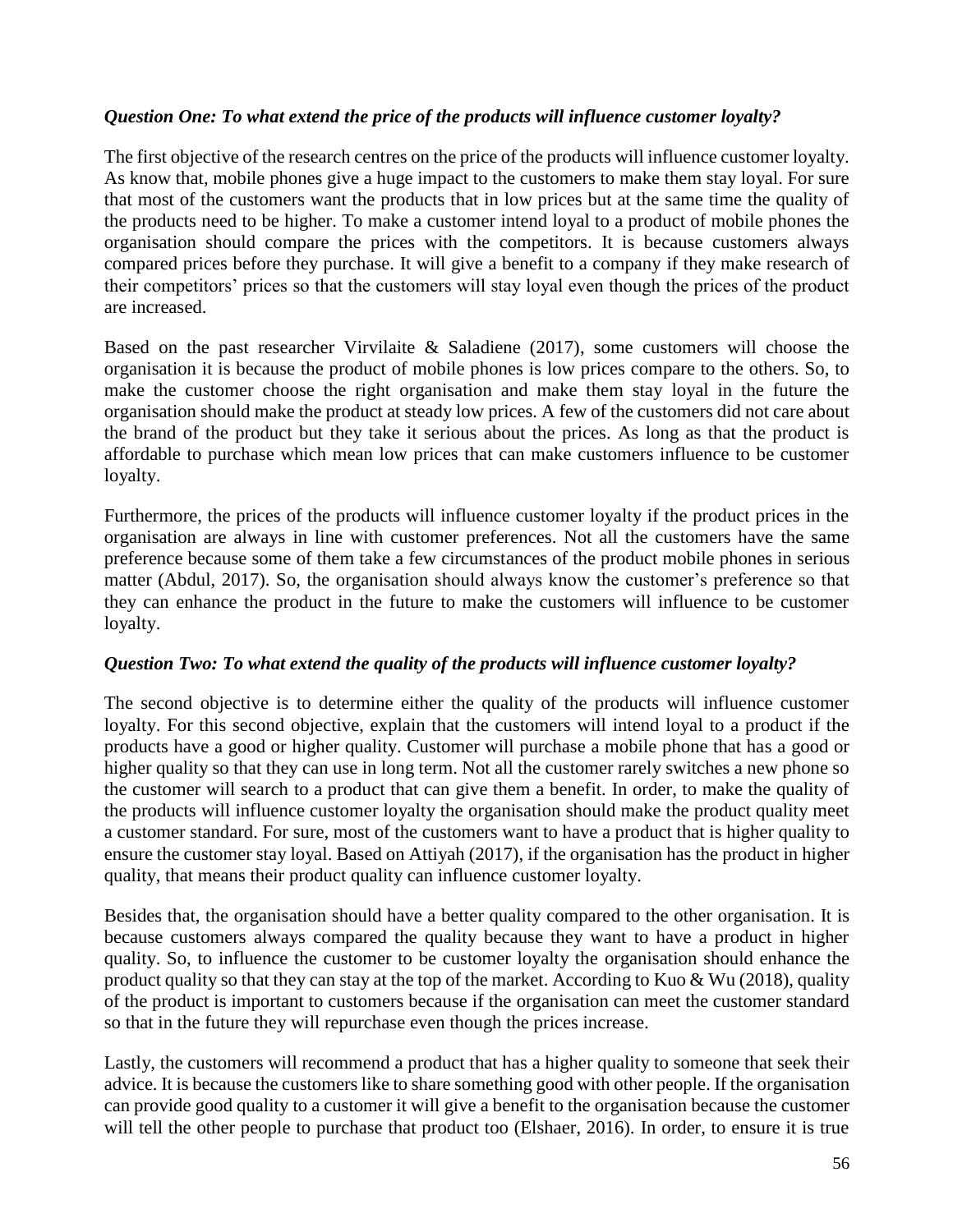that the organisation can provide higher quality to the customer. Others, the margin profits of the organisation will increase because the product in that organisation is well-known.

# *Question Three: To what extend customer service will influence customer loyalty?*

In this study, the third objective is to explain either the customer service will influence customer loyalty. Customer service also will give an impact to an organisation to make the customer stay loyal to the product. the customer will look at the organisation either the company will do something in a certain time. If the organisation can do something in a certain time it also can influence the customer to be customer loyalty. The customer service in that organisation should be good and give a good service to a customer. Also, the customer will look at if the employee in the organisation has the knowledge to answer customer questions. It is because when a customer wants to purchase any mobile phone they will ask any question related to the mobile phones to ensure that the customer purchases the right product.

Moreover, to influence the customer to be a customer loyalty the employee in that organisation gives prompt service to the customer. If the customers have an issue or problem with the product so the employee should give a good service to the customer so that customer will satisfy with the service of that organisation. If the organisation is unable to do that so it will make the customer do not want to purchase the product in the future. Also, the customer will not recommend the product to the other customer. Next, the customer service will influence customer loyalty when the employee in the company is never busy to respond to customer request. According to Charles (2016), the customer always has a question and request about the product, so the employee in the organisation should answer all the questions and fulfil the request of the customers to make them stay loyal.

Finally, as stated by Gashti et al. (2018), the employee in that organisation can handle customer complaint directly and immediately. Some of the customers will make a complaint about the product that they purchase because there some issue on that product and they want to get a new one. When the customer makes a complaint on that product so the organisation can enhance the product in the future for better performance. This one also can extend customer service to influence the customer to be customer loyalty.

# *Question Four: To what extend customer behaviour will influence customer loyalty?*

The fourth objective is to determine the customer behaviour will influence customer loyalty. As know that customer will have different behaviour when it comes to purchasing the product or already have a product. according to (Waarden, 2019) customer will use the product or service from the organisation because it's the best choice for them. They do not want to use the product that gives trouble to them when they use it. Also, when it comes to customer behaviour the customers will say a positive thing about the product to the other people if the product is good and meet a customer standard and preference. In order, to influence the customer to be loyal, the organisation should have a standard price, have a higher quality of the product, provide good customer service so the customer behaviour also will always show a good reference to the organisation.

Based on Wu & Li (2018), customer behaviour explains that the customer will recommend the brand to someone that seek their advice. The customer will always ask about the product to someone that already bought the product either it's good or not. So in order, to make customer behaviour will influence customer loyalty is the organisation should show a good product to the customer to influence the customer to be loyal. Moreover, the customer will not switch to a competitor even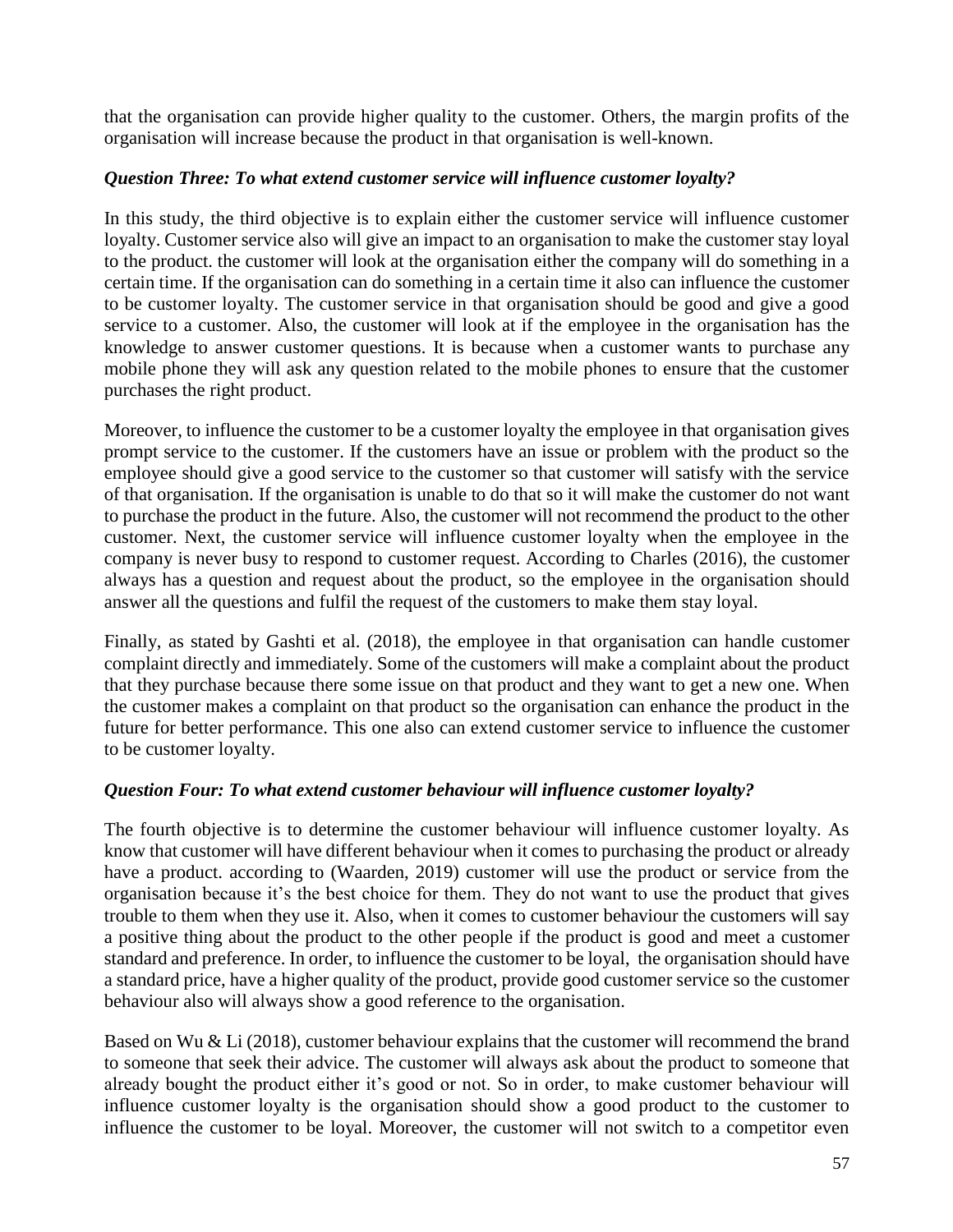though the customer has a problem with the product or service of the organisation. So, this show if the organisation provide a good service to the customer it can influence the customer to be loyal.

Pugazhenthi (2016) said that the customer will have a positive emotional relation to the product that they chose and they feel too attached to it. This explains that the customer always has a positive emotion when they want to purchase a mobile phone. Even though, the other customer gives a negative comment or give a bad review of that product but they still want to be attached to that particular product since they know how the good product is. Because of this, also can extend the customer behaviour that will influence the customer to be loyal.

# **Conclusion**

The study conducted has noteworthy implications from a theoretical standpoint. This study will hopefully add a lot to the existing knowledge. It has further contributed to the existing literature of price of product, quality of product, customer service and customer behaviour. Although this study has also depended upon the past researches on the similar matter to have the clear understanding of independent variables as well as the dependent variable, this study could guide other students to have a base understanding of the price of product, quality of product, customer service and customer behaviour towards customer loyalty.

The research will also help in covering the literature gap to make more strong in the impacts of the price of product, quality of product, customer service and customer behaviour towards customer loyalty. The customer loyalty is the main contributor to the economy too as discussed in chapter one. Moreover, some of the researches that how transformational leadership style influence performance of employees have been conducted in other parts of Pakistan in different sectors. The present study covers a wide range of essentials that how each dimension affects customer loyalty. Along with that, the study will help the organisation to recognise the impacts price of product, quality of product, customer service and customer behaviour towards customer loyalty. Which eventually will lead to the achievement of the strategic goals and tasks defined by the organisation. Lastly, this study may theoretically guide the organisations on choosing the factors to mitigate the issues with the price of the product, quality of product, customer service and customer behaviour towards customer loyalty.

#### **Recommendations**

The recommendation for the organisation to make the customer stay loyal is the organisation should have steady low prices or price fairness with the higher quality of the product. If the organisation offer the low prices to the customer it will give a benefit to the organisation because they have potential to make the customer stay loyal to them and still purchase the product even though the price increases. Next, the organisation should produce the product with good or higher quality to ensure that customer is satisfied when they use the product. The product quality is important it is because the customer wants to use the product in long term.

Furthermore, the organisation should provide a good service to the customer to make the customer stay loyal to their organisation and the product. The customer will choose the organisation that gives them a good service because they feel the organisation can fulfil all their request or requirement. Also, the organisation should take care of all the customer because the customer behaviour is one of the variables that can make the customer stay loyal. Customer will have different behaviour so the organisation should know so that in the future they can enhance the services to make the behaviour of the customer always positive to their product.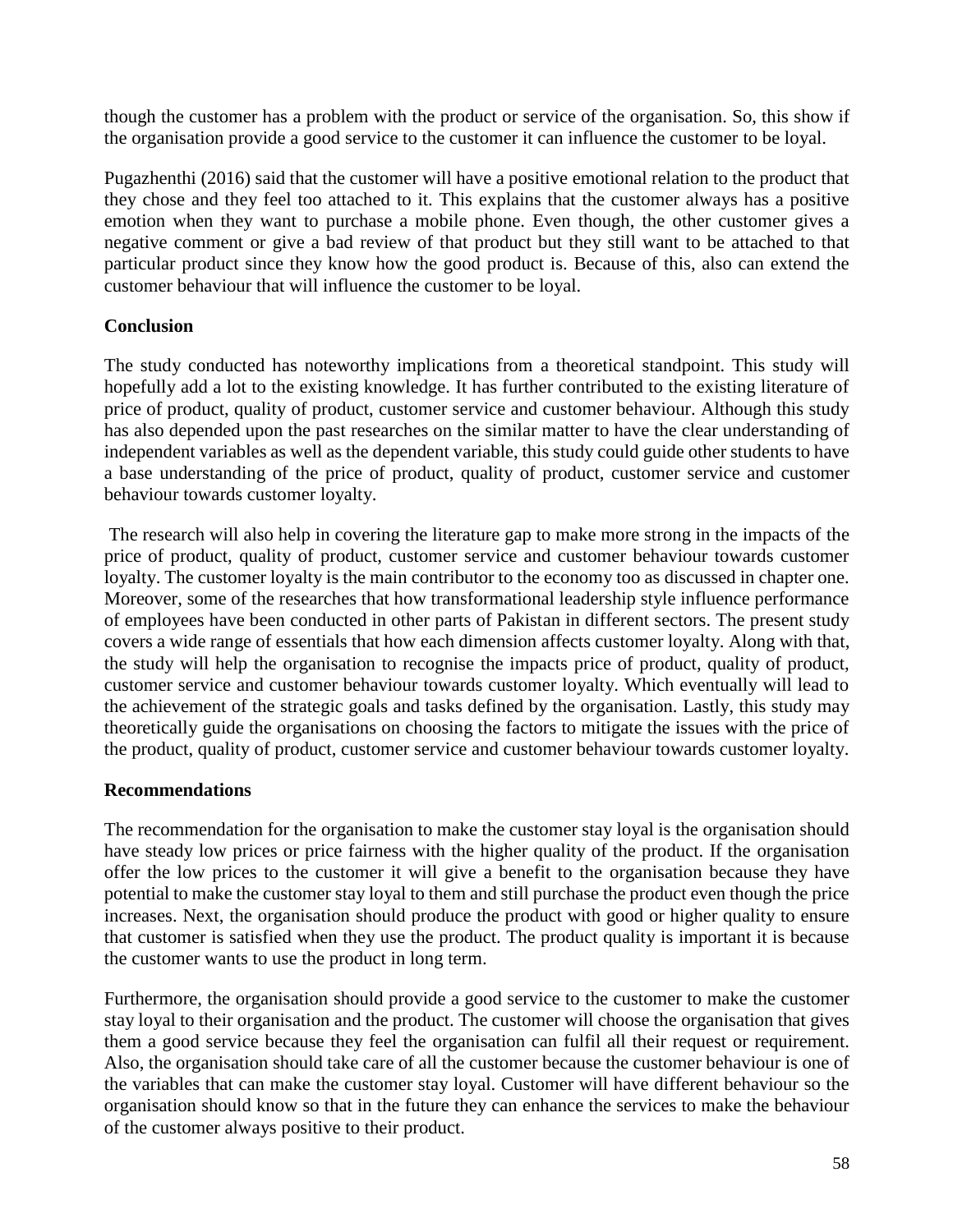Some of the factors that are advisable for future research areas illustrated as the researchers should know that possession of the mobile phone is high among students. It is significant for the producers to fabricate easily to use cell phones to contact the general population of the essential degree of understudies too. They should give more consideration regarding after deals administrations. The administration focuses ought to have the option to complete quick fixes. Since the larger part of the Mobile phone are females, it is recommended to create alluring and in vogue models of mobile phone exceptionally to the females.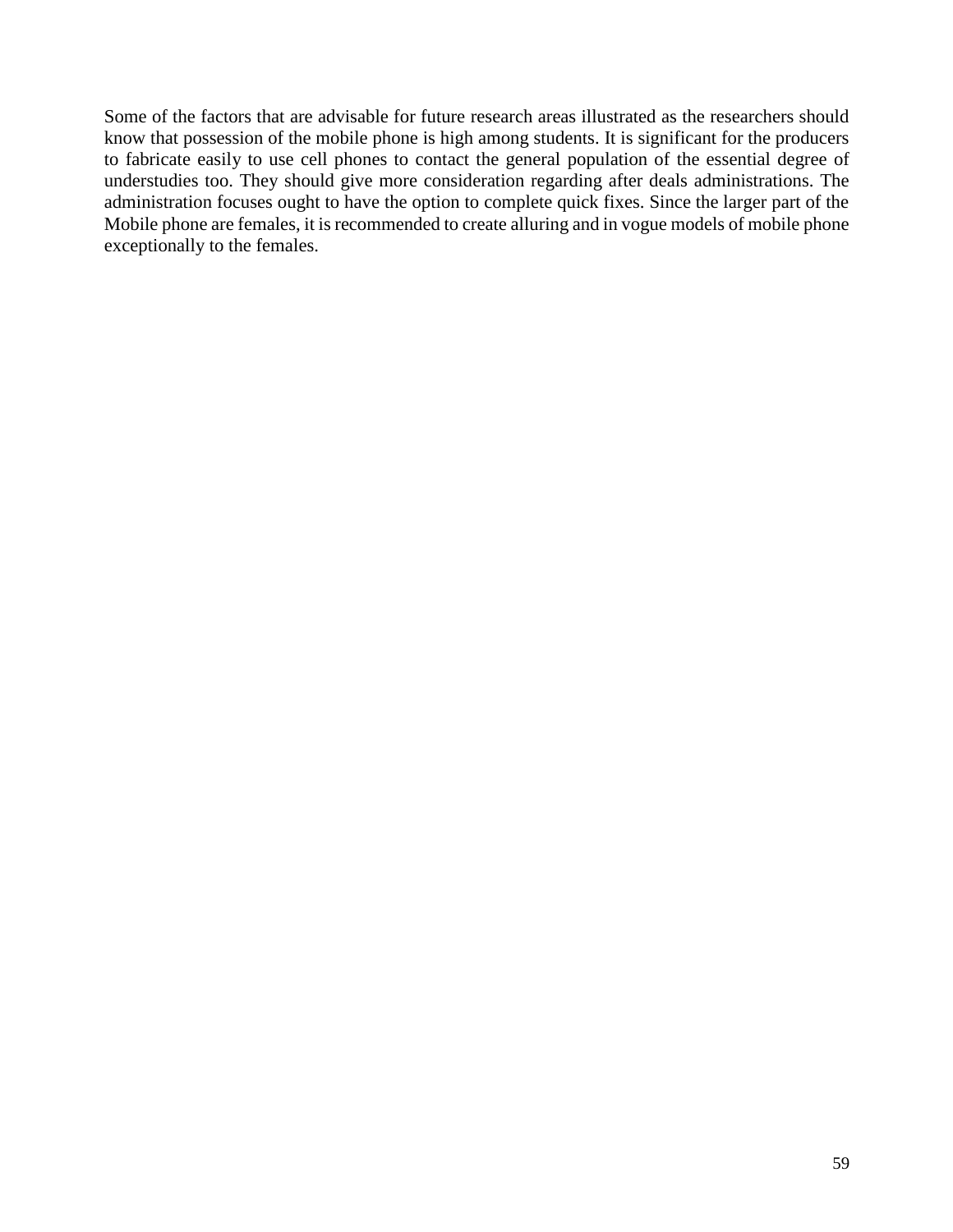## **References**

Abdul, W. K., 2017. Price Reduction Strategy: Effect of Consumers' price Unfairness Perceptions of Past purchase on Brand Equity. Asia Pacific Journal of Marketing and Logistics, 29(3), pp. 634-652.

Abu-ELSamen, A. A., Akroush, M. N., Al-Khawaldeh, F. M. & Al-Shibly, M. S., 2018. Towards an integrated model of customer service skills and customer loyalty. International Journal of Commerce and Management, 21(4), pp. 349-380.

Asmayadi, E. & Hartini, S., 2016. The Impact of Service Quality and Product Quality Towards Customer Loyalty. Journal Business and Management, 7(5), pp. 128-136.

Attiyah, L., 2017. Products quality. International Journal of Business Management, 16(2), pp. 57-65.

Charles, J. G., 2016. Customer Service Loyalty. [Online] Available at: http://erepository.uonbi.ac.ke/bitstream/handle/11295/96645/Giathi\_A%20critical%20review%20o f%20literature%20on%20customer%20service%20loyalty.pdf?sequence=1 [Accessed 18 March 2019].

Danes, J. E. & Mullikin, J. L., 2016. Expected product price as a function of factors of price sensitivity. Journal of Product and Brand Management, 21(4), pp. 293-300.

Dehgan, A. & Shahin, A., 2011. Customer Loyalty Assessment. Business Management and Strategy, 2(1), pp. 1-23.

Dickinson, J., 2016. Customer Loyalty: A Multi-Attribute Approach. [Online] Available at: www.aabri.com/manuscripts/131680.pdf [Accessed 18 March 2019].

Dowling, G., Hammond, K. & Uncles, M. D., 2017. Customer Loyalty. Journal of Consumer Marketing, 20(4), pp. 294-316.

Elshaer, I., 2016. Meaning of the quality. [Online] Available at: https://mpra.ub.unimuenchen.de/57345/1/MPRA\_paper\_57345.pdf [Accessed 19 March 2019].

Furnham, A. & Milner, R., 2018. The impact of mood on customer behaviour. Journal of Retailing and Customer Services, 14(2), pp. 634-636.

Gashti, M. A. H., Mirdamadi, S. A., Nawaser, K. & Sadeq Khaksar, S. M., 2018. The effects of customer service and product quality on customer satisfaction and loyalty. International Journal of Humanities and Social Science, 7(1), pp. 253-260.

Halowell, R., 2018. The relationship of customer satisfaction, customer loyalty and profitability. International Journal of Service Industry Management, 7(4), pp. 27-42.

Hazra, D. G., Piyush, P. & Kumar, T., 2013. Customer Loyalty in India. International Journal of Management, 4(2), pp. 236-243.

Ishak, F. & Abd.Ghani, N. H., 2017. A Review of The Literature on Brand Loyalty and Customer Loyalty. [Online] Available at: repo.uum.edu.my/16316/1/20.pdf [Accessed 18 March 2019].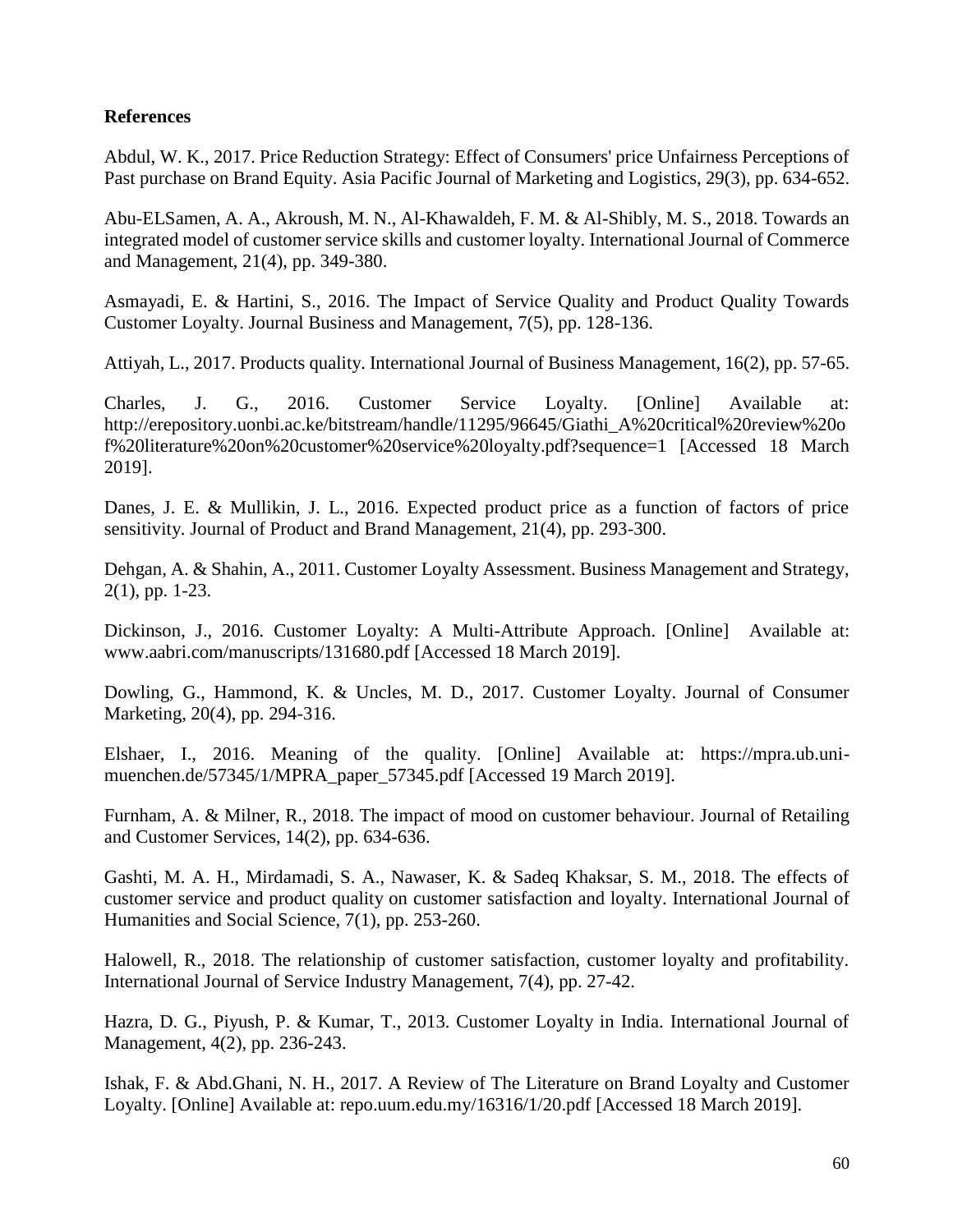Junuarko, M. U., Adiwibowo, B. & Kusumawati, M. D., 2018. Product Quality, Price Perception and Customer Satisfaction. Journal of Business and Management, 20(8), pp. 1-7.

Kasuma, N. P., Suyadi, I. & Abdillah, Y., 2017. Analyzing the effect of product quality on customer satisfaction and customer loyalty. Journal Business Administration, 14(1), pp. 1-7.

Kaura, V., Prasad, C. S. D. & Sharma, S., 2017. Service quality, service convenience, price and fairness, customer loyalty and mediating role of customer satisfaction. Journal of Bank Marketing, 33(4), pp. 404-422.

Kaura, V., Prasad, C. S. & Sharma, S., 2017. Service quality, service convenience, price and fainess, customer loyalty and the mediating role of customer satisfaction. International Journal of Bank Marketing, 33(4), pp. 404-422.

Khadka, K. & Maharjan, S., 2017. Customer Satisfaction and Customer Loyalty. [Online] Available at:

https://www.theseus.fi/bitstream/handle/10024/139650/khadka\_kabu%20%20and%20%20maharja n\_%20soniya.pdf?sequence=1&isAllowed=y [Accessed 18 March 2019].

Kuo, Y. F. & Wu, C. M., 2018. The Relationships among Service Quality, Perceived Value, Customer Satisfaction Intention in Mobile Value. Journal in Computers Human Behaviour, 25(4), pp. 887-896.

Lowe, B. & Alpert, F., 2017. Measuring reference price perceptions for a new product categories. Journal of Product and Brand Management, 16(2), pp. 132-141.

Luong, A. & Slegh, D., 2017. Hedonic product discounts. Nankai Business Review International, 5(4), pp. 356-364.

Mansori, S., 2018. The Effects of Products Quality on Customer Satisfaction and Loyalty. International Jornal of Industrial Marketing, 3(1), pp. 20-35.

Mansori, S., 2018. The effects of prouct quality on customer satisfaction and loyalty. International Journal of Industrial Marketing, 3(1), pp. 20-35.

Mascarahen , O. A., Kesavan, R. & Bernaccchi, M., 2017. Lasting Customer Loyalty. Journal of Consumer Marketing, 23(7), pp. 397-405.

McMullan, R., 2016. Customer Loyalty. Europian Journal of Marketing, 42(9), pp. 1084-1094.

McMullan, R. & Gilmore, A., 2015. Customer Loyalty: An Empirical Study. European Journal of Marketing, 42(9), pp. 1084-1094.

Mehmood Bagram, M. M. & Khan, S., 2018. Attaining customer loyalty and the role of consumer attitude and consumer behaviour. International Review of Management and Business Research, 1(1), pp. 1-8.

Minar, D. & Safitri, A., 2017. Brand Image and Product Quality on Customer Loyalty. Journal of Business and Management, 16(1), pp. 43-50.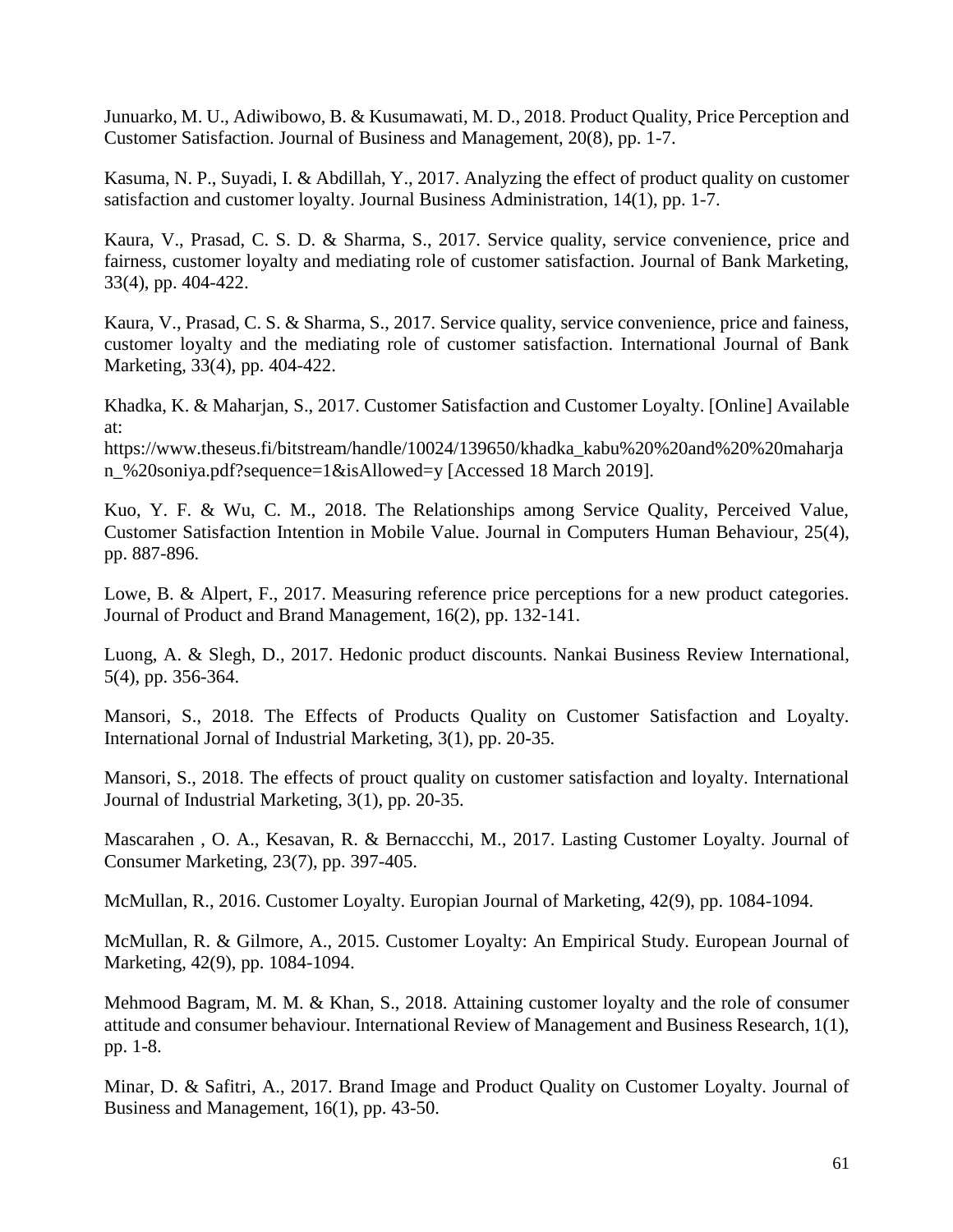Mosavi, S. A. & Ghaedi, M., 2012. A survey on relationship between trust, customer loyalty, commitment and repurchase retention. African Journal of Business Management , 6(36), pp. 189- 198.

Mosavi, S. A. & Ghaedi, M., 2012. A survey on relationship between trust, customer loyalty, commitment and repurchase retention. African Journal of Business Management, 6(36), pp. 10089- 10098.

Mosavi, S. A. & Ghaedi, M., 2012. A Survey on The Relationship Between Trust, Customer Loyaly, Commitment and Repurchase Intention. African Journal of Business Management, 6(36), pp. 10089- 10098.

Nazari, M., Hosseini , M. A. S. & Kalejahi, S. V. T., 2016. Impact of Price Fairness on Price Satisfaction. Journal of Research in Marketing, 3(1), pp. 131-144.

Ndhlovu, T., 2013. The Relationship Betweem Service Quality, Customer Satisfaction and Customer Loyalty. [Online] Available at: https://core.ac.uk/download/pdf/145046522.pdf [Accessed 4 July 2019].

Ndhlovu, T., 2013. The relationship between service quality, customer satisfaction and customer loyalty. [Online] Available at: https://core.ac.uk/download/pdf/145046522.pdf

Njeru, I. M., 2017. Influence of pricing strategies on consumer purchase desicion. [Online] Available at: https://pdfs.semanticscholar.org/3495/a55c99fe9b762b7ccdfd6a8dcc58e01690fb.pdf

Njeru, M., 2017. Influence of Pricing Strategies On Consumer Purchase Desicion. [Online] Available at: https://pdfs.semanticscholar.org/3495/a55c99fe9b762b7ccdfd6a8dcc58e01690fb.pdf [Accessed 3 June 2019].

Pugazhenthi, P., 2016. Factors Influencing Customer Loyalty. [Online] Available at: https://www.diva-portal.org/smash/get/diva2:830779/FULLTEXT01.pdf [Accessed 15 June 2018].

Roberts, M., 2016. Customer Retention Through Customer Relationship Management. Journal of Business Management, 5(9), pp. 3487-3496.

Srivastava, M., 2017. Influencer of Customer Satisfaction-Customer Loyalty Relationship. International Medical Journal, 7(1), pp. 54-65.

Vincent, Heung, S. & Lam, T., 2015. Customer Complaint Behaviour. International Journal of Contemporary, 15(5), pp. 283-289.

Virvilaite, R. & Saladiene, V., 2017. The Relationship Between Price and Loyalty. Journal of Commerce Engineering Decisions, 2(1), pp. 96-104.

Waarden, L. M., 2019. The influence of loyalty programme membership on customer purchase behaviour. European Journal of Marketing, 42(1), pp. 87-114.

Waller, M. A. & Ahire, S., 2016. Management perception of the link between quality and customers. International Journal of Operations and Production Management, 16(9), pp. 23-33.